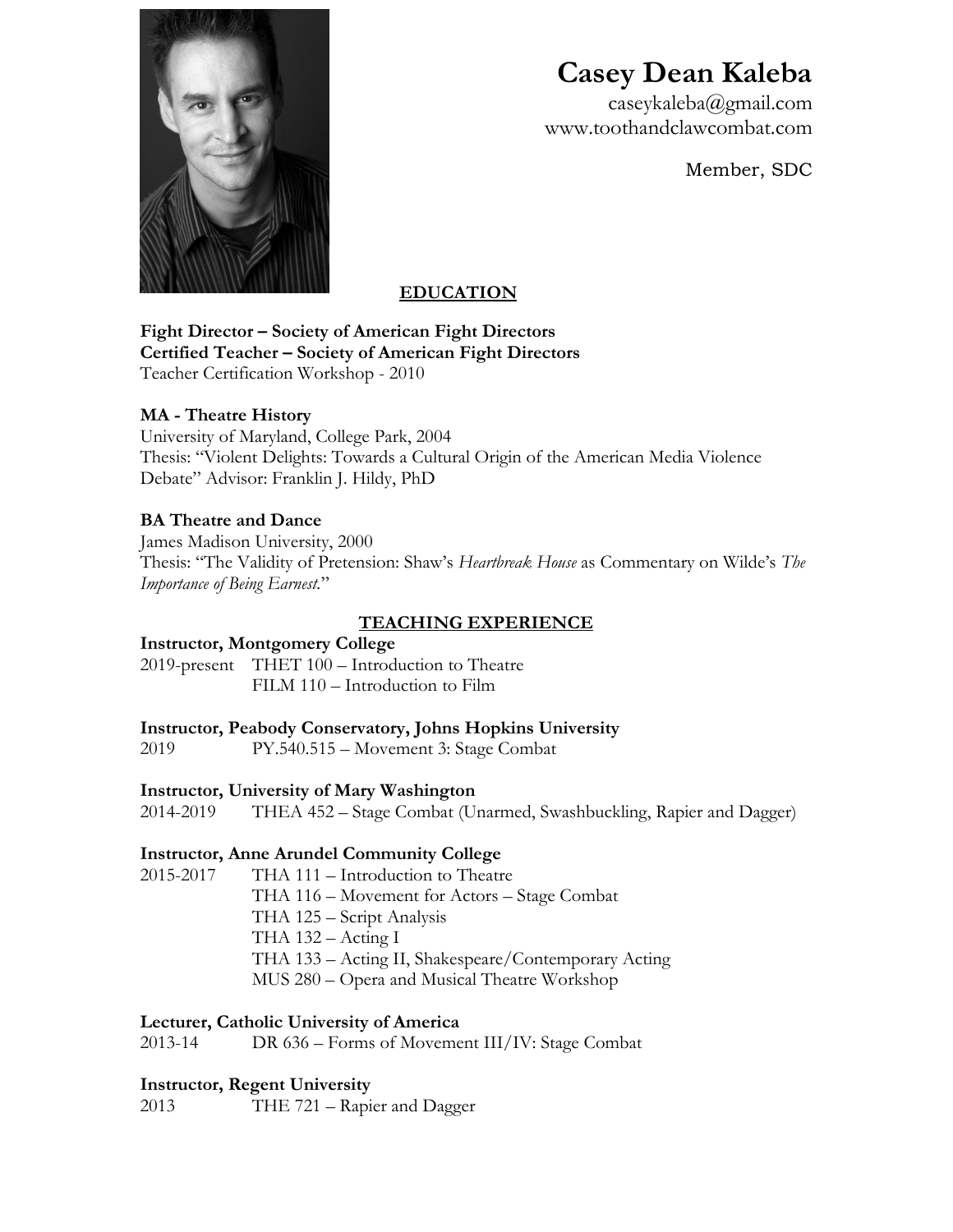## **Adjunct Instructor, Shepherd University**

| 2012 | THTR $203 -$ Acting I              |  |
|------|------------------------------------|--|
|      | THTR 204 – Introduction to Theatre |  |
|      | THTR 399 – Stage Combat            |  |
| 2011 | THTR 204 - Introduction to Theatre |  |

# **Instructor, University of Maryland-Baltimore County**

2007-2012 THTR 110 - Introduction to Acting THTR 202 – Dramatic Literature THTR 410 – Modern Theatre THTR 310 - History of Theatre I THTR 360 – Modern Theatre

## **Adjunct Instructor, George Mason University**

2008-2009 THR 151 – Drama Stage and Society II

# **Adjunct Instructor, Old Dominion University**

2007 THEA 246 – Stage Combat

## **Adjunct Instructor, Community College of Baltimore County**

2006 SPCM 101 – Fundamentals of Speech Communication

## **Instructor, University of Maryland - College Park**

| 2017    | THET452 - Unarmed Stage Combat                            |
|---------|-----------------------------------------------------------|
| 2008    | THET399A - "Kill Bill: Violence on the Elizabethan Stage" |
| 2006-07 | THET 113 - Fundamentals of Theatre History                |
| 2005    | THET 499C – "Violent Delights:                            |
|         | A Multimedia Survey of Violence in Entertainment"         |
| 2004-06 | THET 112 - Fundamentals of Performance                    |
| 2004    | THET 490/491 – History of Theatre (teaching assistant)    |
| 2004-06 | THET 499D - Stage Combat                                  |
| 2003-04 | THET 110 - Introduction to Theatre                        |

# **Teaching Artist, The Shakespeare Theatre Company, DC**

| 2007-13    | ADULT MASTER ACTING CLASS:                                                                                                                 |
|------------|--------------------------------------------------------------------------------------------------------------------------------------------|
|            | Fight Direction; Stage Combat Boot Camp; Swashbuckling; Stage Firearms                                                                     |
|            | TEEN MASTER ACTING CLASS                                                                                                                   |
|            | Exploring Stage Combat, Swashbuckling, The Art of the Broadsword,                                                                          |
|            | Quarterstaff, Audition Technique, Unarmed and Dagger, Exploring                                                                            |
|            | Shakespeare Blood and the Bard, Rapier and Dagger                                                                                          |
| 2007       | TEXT ALIVE - Titus, Shrew, Julius Caesar, Romeo and Juliet.                                                                                |
|            | Weekly residencies at DC and Maryland public and charter schools teaching<br>text, history and acting culminating in a public performance. |
| 2006-2008, | SHAKESPEARE'S BLOODLETTING                                                                                                                 |
| 2010       | Resident Teaching Artist at Holy Trinity Middle School                                                                                     |
| 2006-2008  | <b>CAMP SHAKESPEARE</b>                                                                                                                    |
|            | Stage combat, text, and acting instructor for two-week intensive camps for<br>high and middle school students.                             |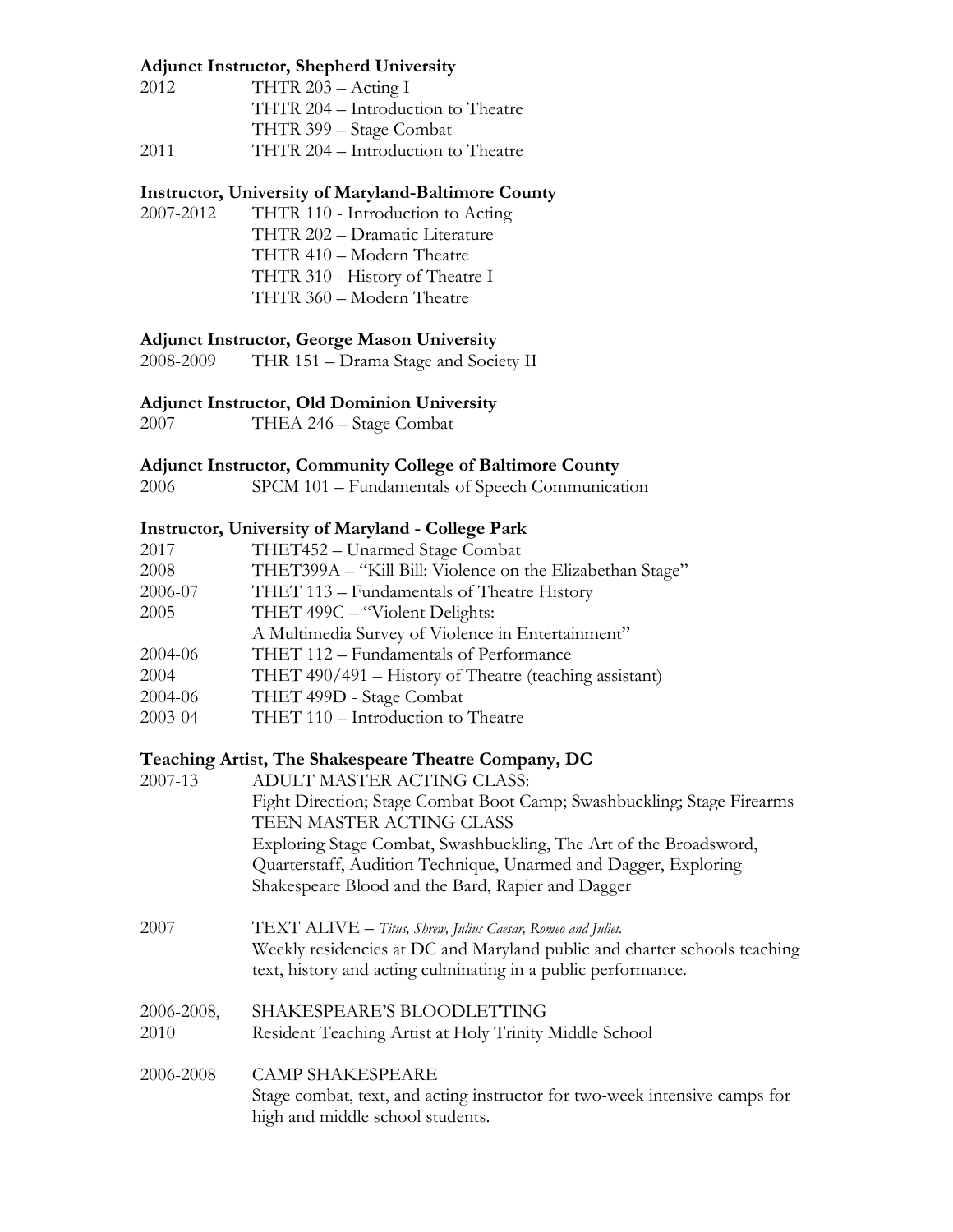|                | <b>INTERNATIONAL TEACHING</b>                                                     |
|----------------|-----------------------------------------------------------------------------------|
| 2007-17        | <b>BANFF CENTRE FOR THE ARTS, Alberta, Canada</b>                                 |
|                | PADDY CREAN INTERNATIONAL STAGE COMBAT WORKSHOP                                   |
| 2010           | FIGHT DIRECTORS CANADA, Rapier Wit, Toronto                                       |
|                | INTERMEDIATE ACTOR COMBATANT INTENSIVE                                            |
| 2009           | NORDIC STAGEFIGHT SOCIETY, Gothenburg, Sweden                                     |
|                | <b>FALL STAGE COMBAT WORKSHOP</b>                                                 |
| 2008, 2009     | FIGHT DIRECTORS CANADA, Rapier Wit, Toronto                                       |
|                | BASIC ACTOR COMBATANT INTENSIVE                                                   |
|                | <b>REGIONAL WORKSHOPS</b>                                                         |
| 2014           | SAFD MARTIAL ARTS INTENSIVE, Round House Theatre                                  |
|                | - WORKSHOP COORDINATOR                                                            |
|                | ART OF WAR WORKSHOP, Round House Theatre                                          |
|                | - WORKSHOP COORDINATIOR                                                           |
| 2012           | SAFD REGIONAL WORKSHOP, Shakespeare Theatre Company                               |
|                | <b>BOND VS BOURNE</b>                                                             |
|                | - WORKSHOP COORDINATOR                                                            |
| 2011, '13,     | SAFD REGIONAL WORKSHOP, Regent University, VA                                     |
| $716 - 19$     | <b>VIRGINIA BEACH BASH</b>                                                        |
| 2011, '18      | SAFD REGIONAL WORKSHOP, Chicago, IL                                               |
|                | WINTER WONDERLAND WORKSHOP                                                        |
| 2010           | SAFD REGIONAL WORKSHOP, Drake University, IA                                      |
|                | <b>CARNAGE IN THE CORN</b>                                                        |
|                | <b>OTHER TEACHING</b>                                                             |
| 2018           | FAIRFAX COUNTY PUBLIC SCHOOLS TEACHER INTENSIVE                                   |
| 2018           | FAIRFAX COUNTY PUBLIC SCHOOLS ACADEMY                                             |
|                | Professional Development for FCPS Drama Teachers                                  |
| 2018-present   | <b>CHESAPEAKE SHAKESPEARE COMPANY</b> , Baltimore, MD                             |
|                | SAFD Skills Test - Single Sword, Broadsword, Unarmed                              |
| 2016-present   | <b>INSTITUTE FOR THE ARTS, Fairfax County Public Schools</b>                      |
| 2015-2016      | NATIONAL CONSERVATORY OF DRAMATIC ARTS, Washington DC                             |
| 2014-2017      | <b>MARVEL UNIVERSE LIVE, Feld Entertainment</b>                                   |
|                | Audition Choreographer                                                            |
| 2012 - present | ROUND HOUSE THEATRE, Silver Spring, MD                                            |
|                | SAFD Skills Tests: Unarmed, Rapier and Dagger, Broadsword, Knife, Sword & Shield, |
|                | Single Sword, Smallsword                                                          |
| 2010           | SAFD NATIONAL STAGE COMBAT WORKSHOP, UNCSA, NC                                    |
|                | Introduction to Stage Combat                                                      |
| 2009-2019      | RORSCHACH THEATRE FIGHT CAMP, Washington, DC                                      |
| 2008-2010      | <b>TRAVELING PLAYERS ENSEMBLE, Mclean, VA</b>                                     |
| 2007           | ROUND HOUSE THEATRE                                                               |
|                | Sarah Play - CYRANO DE BERGERAC, DRACULA                                          |
| 2006-07        | THE IMAGINATION STAGE, Bethesda, MD                                               |
| 2000           | VIRGINIA GOVERNOR'S SCHOOL FOR THE ARTS, Norfolk, VA                              |
|                | <b>ADDITIONAL TRAINING</b>                                                        |
| 2021           | Theatrical Intimacy Education - Intimacy Choreography, Best Practices             |
| 2021           | Intimacy Coordinators of Color - Intimacy Captain Certificate                     |

- 2020 Intimacy Directors and Coordinators Level 1
- 2020 Intimacy Directors and Coordinators Intimacy for Opera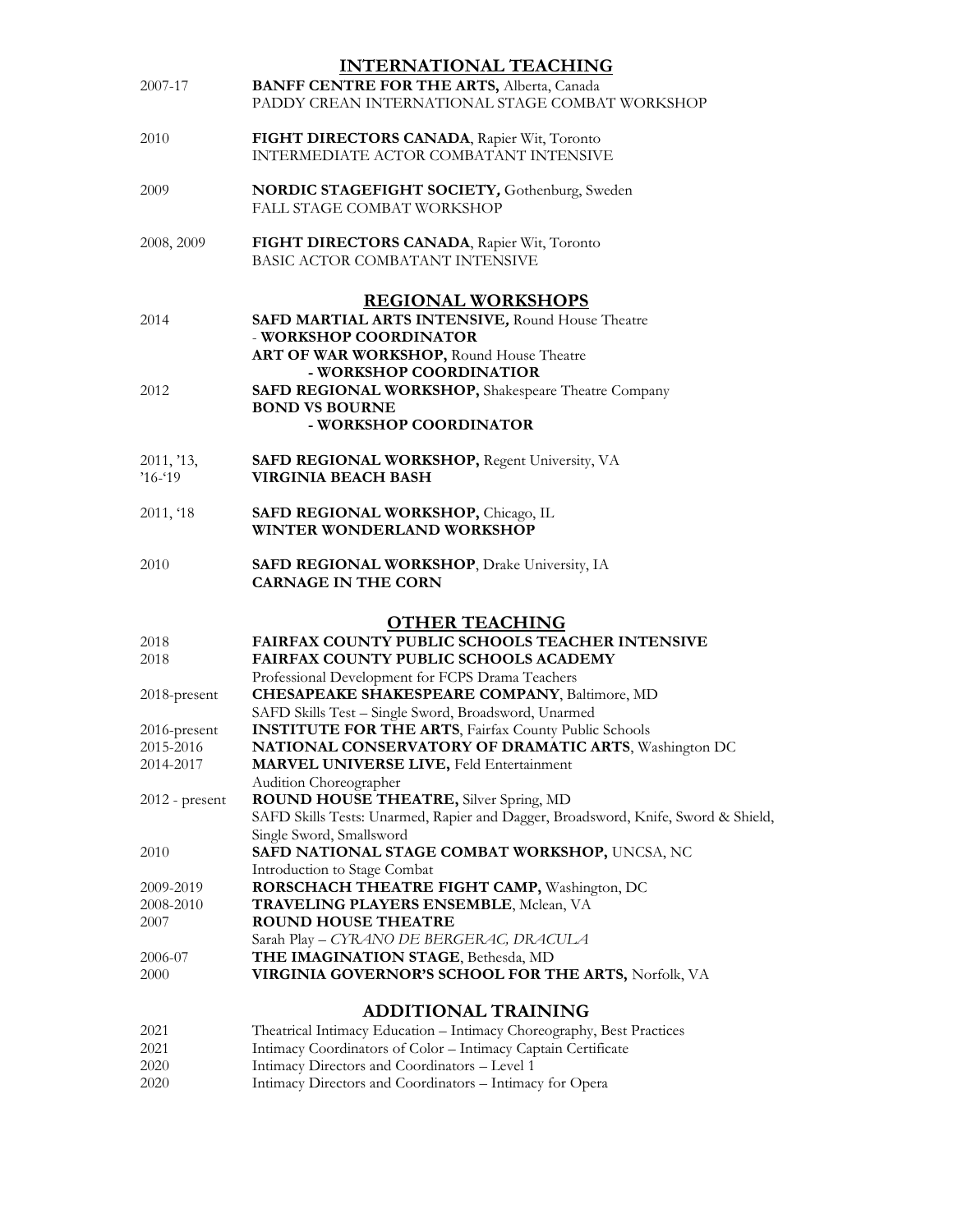## **FIGHT + MOVEMENT CHOREOGRAPHY**

### **TELEVISION + WEB**

*Loose Cigarettes \* Mary Stuart* Olney Theatre Center Jason Loewith

## **OPERA**

## **PROFESSIONAL**

*Romeo and Juliet* **Chesapeake Shakespeare Co.** Ron Heneghan *True West* City of Fairfax Theatre Matthew Chapman *\* Nine Night* **Round House Theatre** Timothy Douglas *An Officer and a Gentleman* National Tour Dick Scanlan *\* Quixote Nuevo* Round House Theatre Lisa Portes *Hamlet* Storytellers Theatre Terry Bouma *\* Gun & Powder* Signature Theatre Robert O'Hara *Henry V* Brave Spirits Theatre Charlene Smith *Henry IV*, *Part 2* Brave Spirits Theatre Charlene Smith *The Toxic Avenger: The Musical* Rorschach Theatre Tracy Lynn Olivera *\* Spring Awakening* Round House Theatre Alan Paul *\* The Curious Incident of the Dog* Round House Theatre Ryan Rilette/ Jared Mezzochi *In the Night Time Henry IV*, *Part I* Brave Spirits Theatre Charlene Smith *Richard II* Brave Spirits Theatre Charlene Smith *\* Singing in the Rain* Olney Theatre Center Marcos Santana *\* Fences* Ford's Theatre Timothy Douglas *\* School Girls* Round House Theatre Nicole A. Watson *Dog Sees God* Prologue Theatre Jason Tamborini

*Man At Arms: Reforged* Defy Media Brent Lydic, CJ Schmidt *A Prince Among Slaves* Spark Media Bill Duke *Lover* (Music Video) District Lights/ Tom Goss Music Aram Vartian

*Carmen* Washington National Opera Francesca Zambello *Othello* IN Series Timothy Nelson<br>Romeo and Juliet Chesapeake Shakespeare Co. Ron Heneghan *Romeo and Juliet* Chesapeake Shakespeare Co. Ron Heneghan *Cosi fan Tutte* Washington National Opera Alison Moritz *Samson & Delilah* Washington National Opera Peter Kazaras *Don Giovanni* Washington National Opera E. Loren Meeker *\* Camille Claudel* Signature Theatre Eric Schaeffer *\* Easy Women Smoking* Signature Theatre Stevie Zimmerman

*\* Really, Really* Signature Theatre Matthew Gardiner

*Freischütz* Wolf Trap Opera RB Schlather *Carmen* Washington National Opera Francesca Zambello *Othello* IN Series Timothy Nelson *Cosi fan Tutte* Washington National Opera Alison Moritz *Samson & Delilah* Washington National Opera Peter Kazaras *Don Giovanni* Washington National Opera E. Loren Meeker *Hamlet* Shakespeare Opera Theatre Lori Lind *Otello* Washington National Opera David Alden *Tosca* Washington National Opera Ethan McSweeney *Romeo & Juliet* Shakespeare Opera Theatre Lori Lind *Romeo et Juliette* Wolf Trap Opera Louisa Muller *Aida* Washington National Opera Francesca Zambello Farnace Spoleto Festival USA Garry Hynes *Romeo et Juliette* Castleton Festival Dorothy Danner *Fanciulla del West* The Castleton Festival Giandomenico Vaccari *Otello* The Castleton Festival Lynne Hockney

*Macbeth* Prince George's County Chris Dwyer Shakespeare Festival

## **INTIMACY \* Equity Productions**

*Salome* Spoleto Festival USA Moshe Leiser & Patrice Caurier

*\* We Declare You a Terrorist* Round House Theatre Ryan Rilette/ Jared Mezzochi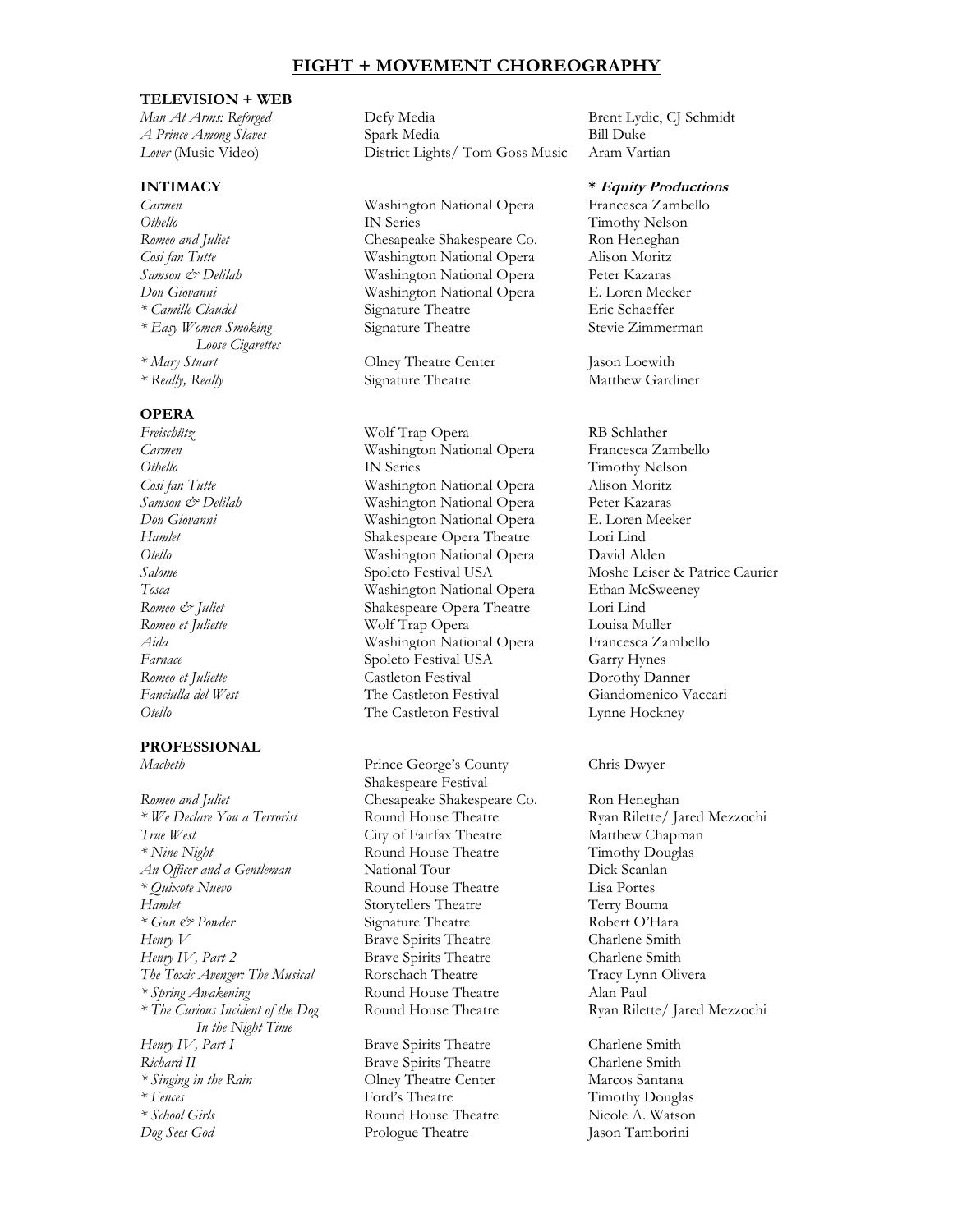*La Vida es Sueño* Gala Hispanic Theatre Hugo Medrano *Hatpin Panic* Capital Fringe Festival Jenny McConnell Frederick *\* Blackbeard* Signature Theatre Eric Schaeffer *\* Matilda* Olney Theatre Center Peter Flynn *As You Like It* National Players Tour 71 Jason King Jones *\* A Doll's House, Part 2* Round House Theatre Nicole A. Watson *Annie Jump & The Library of Heaven* Rorschach Theatre Medha Marsten *\* Oslo* Round House Theatre Ryan Rilette *\* A Comedy of Tenors* Olney Theatre Center Jason King Jones *Topdog/Underdog* WSC-Avant Bard DeMone Seraphin - Helen Hayes Nomination *\* Into the Woods* **Ford's Theatre** Peter Flynn *As You Like It* **Brave Spirits Theatre** Jessica Aimone<br>
Henry IV, Part 2 Chesapeake Shakespeare Co Gerrard Taylor *Henry IV, Part 2* Chesapeake Shakespeare Co *Macbeth* We Happy Few Hannah Todd Reykjavik **Romes Romes Romes Rick Hammerly** Rick Hammerly *\* Twelve Angry Men* Ford's Theatre Sheldon Epps *\* Henry IV, Part 1* Chesapeake Shakespeare Co Ian Gallanar *\* Talley's Folly* Theatre J Aaron Posner *\* Gem of the Ocean* Round House Theatre Timothy Douglas East of Eden NextStop Theatre Evan Hoffmann *\* King John* Folger Theatre Aaron Posner \* *Billy Elliot* Signature Theatre Matthew Gardiner *\* Born Yesterday* Ford's Theatre Aaron Posner *The Duchess of Malfi* Brave Spirits Theatre Casey Kaleba The Changeling **Brave Spirits Theatre** Charlene Smith *Don't Dress for Dinner* Raleigh Little Theatre Patrick Torres *Bad Jews* NextStop Theatre Cristina Alicea *\* The Scottsboro Boys* Signature Theatre Joe Calarco *\* The Winter's Tale* Folger Theatre Aaron Posner *410[GONE]* Rorschach Theatre Greg Strasser *\* Jefferson's Garden* Ford's Theatre Nataki Garrett *Coriolanus* Brave Spirits Theatre Charlene Smith *The Trojan Women Project* Brave Spirits Theatre Rachel Hynes *\* Everything is Illuminated* Theatre J Aaron Posner *\* The Skin of Our Teeth* Constellation Theatre Mary Hall Surface *\* Crazy for You* Signature Theatre Matthew Gardiner *\* Death of a Salesman* Ford's Theatre Stephen Rayne *Memphis: The Musical* **ArtsCentric ArtsCentric** Stephen Fleming *The Great Gatsby* National Players Tour 69 Amber McGinnis *Othello* National Players Tour 69 Jason King Jones *\* Neverwhere* Rorschach Theatre Jenny McConnell Frederick *Othello* The National Players Tour 69 Jason King Jones *The Great Gatsby* The National Players Tour 69 Amber Paige McGinnis *\* Hamlet* Theatre for Humanity Beth Litwak *Lazarus* Unstrung Harpist Ruben Vellekoop *\* King Lear* WSC Avant Bard W. Whompson Prewitt *\* Arabian Nights* Constellation Theatre Allison Stockman *Forgotten Kingdoms* Rorschach Theatre Cara Gabriel *\* King Lear* Lean & Hungry Theatre Jessica Hansen *\* Midwestern Gothic* Signature Theatre Matthew Gardiner *A King and No King* Brave Spirits Theatre Cassie Ash *'Tis Pity She's a Whore* Brave Spirits Theatre Charlene Smith *\* Ragtime* Ford's Theatre Peter Flynn *\* King Lear* Guthrie Theatre Joseph Haj *\* As You Like It* Folger Theatre Gaye Taylor Upchurch *\* Sweeney Todd* Olney Theatre Center Jason Loewith *Mack, Beth* **Keegan Theatre** Matt Ripa *\* Hamlet* Compass Rose Theatre Lucinda Merry-Browne *The Giver* **National Players Tour 68** Jenna Duncan *\** The Gulf Signature Theatre Joe Calarco

*She Kills Monsters* **Rorschach Theatre Randy Baker**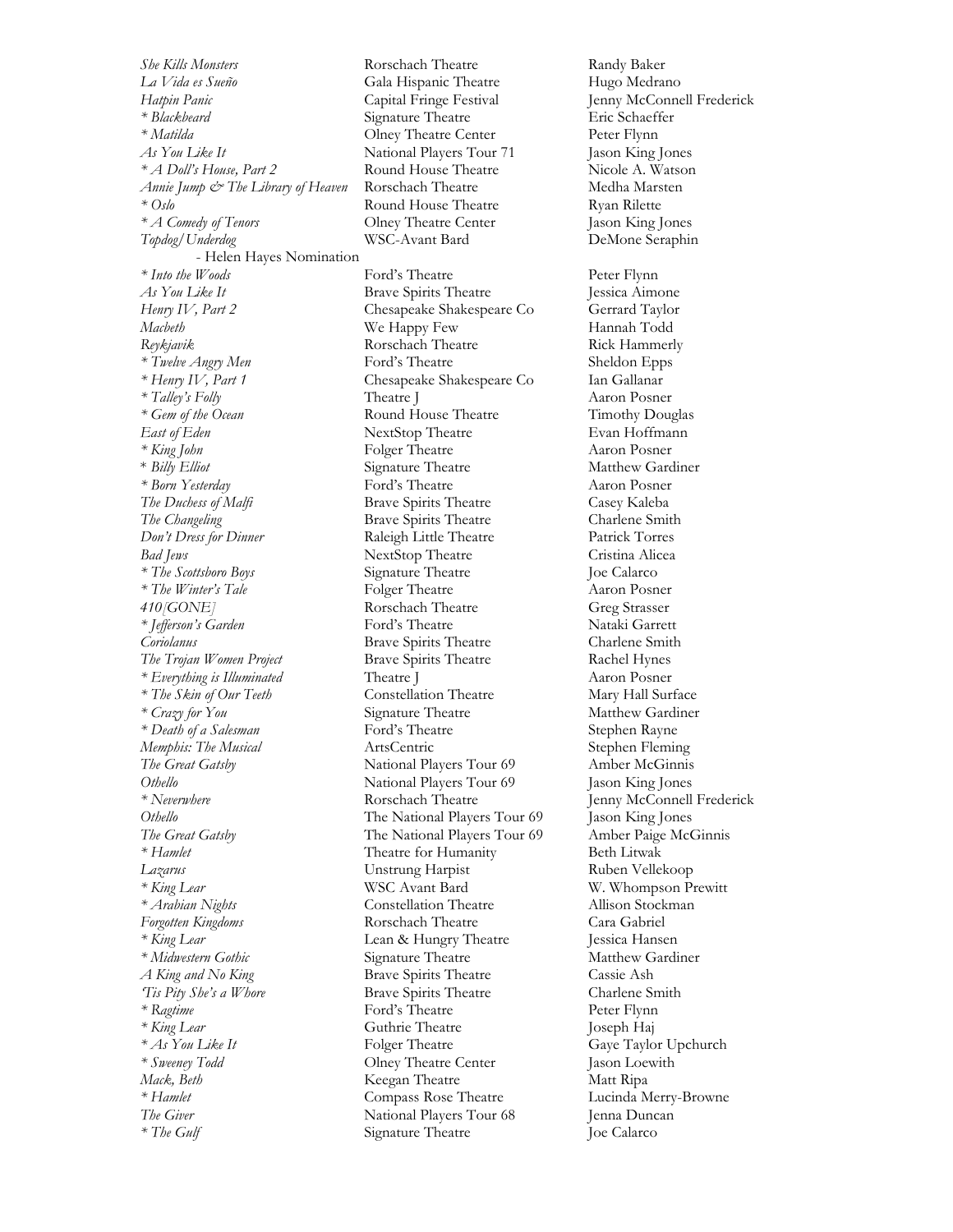*\* Angels in America:* Round House Theatre & Jason Loewith *Millennium Approaches* **Olney Theatre Center** *Perestroika* Ryan Rilette *\* Jelly's Last Jam* Signature Theatre Matthew Gardiner *The Grapes of Wrath* National Players Tour 68 Colin Hovde **The Lonesome West** Keegan Theatre Mark Rhea *-* Helen Hayes Nomination *Hamlet* National Players Tour 68 Jason King Jones *\* La Cage aux Folles* Signature Theatre Matthew Gardiner *\* Bakersfield Mist* Olney Theatre Center John Vreeke *\* Nether* Woolly Mammoth Theatre Shana Cooper \* *The Mystery of Love & Sex* Signature Theatre Stella Powell Jones \* The Pillowman **Forum Theatre** The Pillowman Forum Theatre Pury Urnov Yury Urnov \* Road Show *\* Collaborators* Spooky Action Theatre Richard Heinrich *\* Father Comes Home From the Wars* Round House Theatre Timothy Douglas *\* Guards at the Taj* Woolly Mammoth Theatre John Vreeke *The Maid's Tragedy* Brave Spirits Theatre Angela Pirko *Medieval Story Land* Red Knight Productions Scott Courlander *\* West Side Story* Signature Theatre Matthew Gardiner *\* Stage Kiss* Round House Theatre Aaron Posner *\* The Night Alive* **Round House Theatre Ryan Rilette** *\* Cake Off!* Signature Theatre Joe Calarco *\* As You Like It* Annapolis Shakespeare Company Sally Boyett *The Dealer of Ballynafeigh* Keegan Theatre Abbie Isaac Fine *The Magic Tree* Keegan Theatre Colin Smith *\* Ironbound* Round House Theatre Daniella Topol *A Tale of Two Cities* The National Players Tour 67 Jason King Jones *The Fix* Signature Theatre Eric Schaeffer *Julius Caesar* The National Players Tour 67 Colin Hovde *A Midsummer Night's Dream* The National Players Tour 67 Jason Loewith *Romeo and Juliet* The Unexpected Stage Company Chris Goodrich *Romeo and Juliet* Prince George's County Chris Dwyer *The Bloody Banquet* **Brave Spirits Theatre** Charlene Smith & Casey Kaleba Witches Red Knight Productions Scott Courlander *the Word and the Wasteland* Source Festival **Source Interval Source Source Interval** Joshua W. Kelley *(a love story)* Source Festival Jessica Jung *\* Cabaret* Signature Theatre Matthew Gardiner *\* Rosencrantz*  $\mathcal{O}^{\times}$  *Guildenstern are Dead* Folger Theatre Aaron Posner *Closet Land* **Factory 449** Rick Hammerly *Very Still & Hard to See* Rorschach Theatre Randy Baker *Sinbad: The Untold Tale* Imagination Stage Janet Stanford *Othello* WSC-Avant Bard W. Thompson Prewitt *\* Mary Stuart* **Folger Theatre Folger Theatre Richard Clifford** *\* Life Sucks* Theatre J Aaron Posner *\* The Lieutenant of Inishmore* Constellation Theatre Matthew R. Wilson - Helen Hayes Nomination *\* In Love and Warcraft* No Rules Theatre Joshua Morgan *\* Julius Caesar* Folger Theatre Robert Richmond *To Kill a Mockingbird* National Players Tour 66 Shirley Serotsky *\* Seven Guitars* No Rules Theatre Company Michele Shay *\* Fool for Love* Round House Theatre Ryan Rilette As You Like It **National Players Tour 66** Gus Heagerty *\* The Tempest* Olney Theatre Center Jason King Jones *The Duchess of Malfi* We Happy Few Paul Reisman *She Kills Monsters* **Rorschach Theatre Randy Baker** *The Tournament* Live Action Theatre Lex Davis *Thrush and Woodpecker* Source Festival 2014 Cara Gabriel *\* Ordinary Days* Round House Theatre Matthew Gardiner *Titus Andronicus* Faction of Fools Matthew Wilson

**Olney Theatre Center** Jason King Jones **Signature Theatre** Shakespeare Festival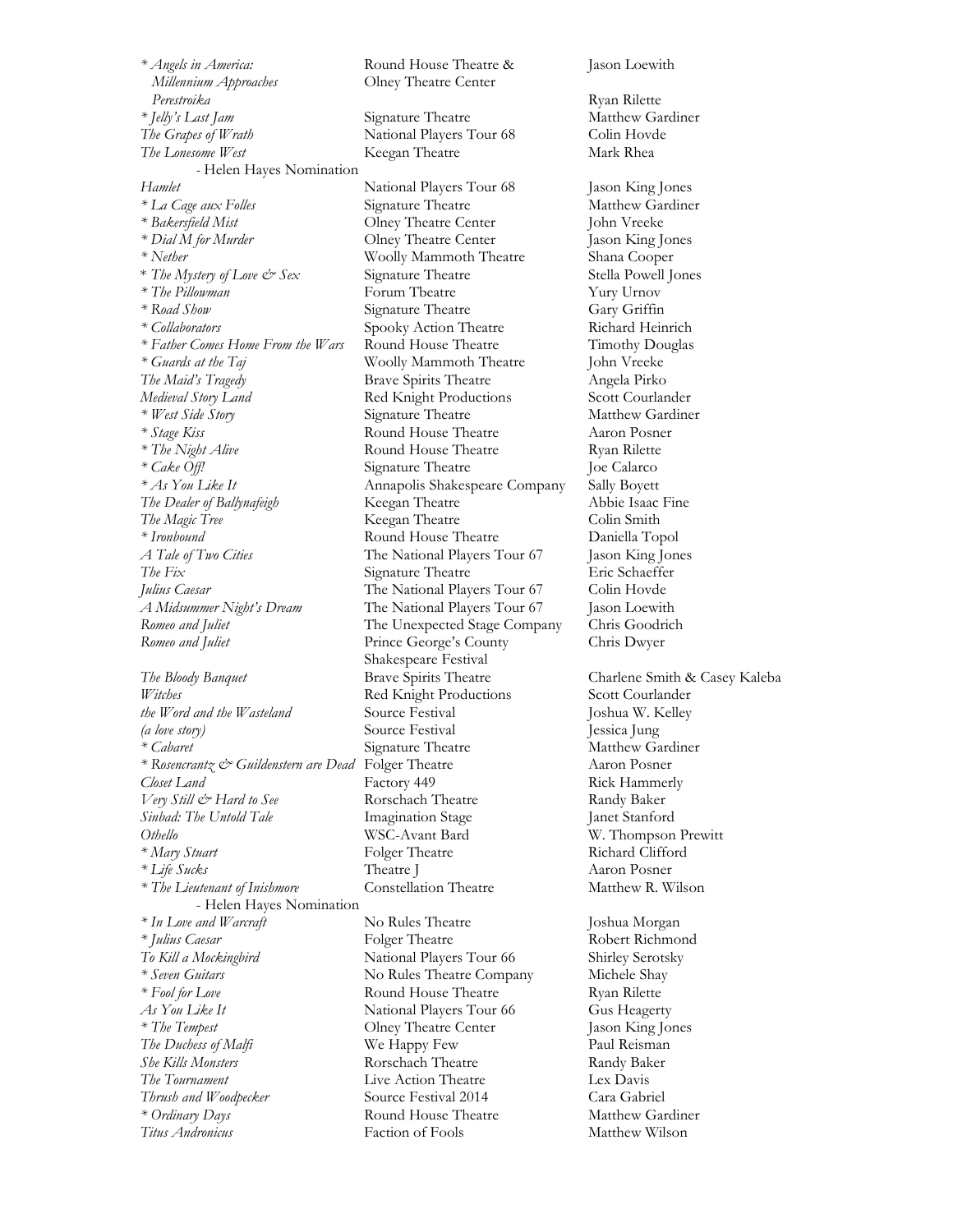*\* The Threepenny Opera* Signature Theatre Matthew Gardiner Cyrano de Bergerac **Port Tobacco Players** Craig Hower WATCH Award *Romeo and Juliet* Compass Rose Theatre Lucinda Merry-Browne *\* Pluto* Forum Theatre Michael Dove *Richard III* NextStop Theatre Lindsey Snyder *\* Richard III* Folger Theatre Robert Richmond The Ballad of the Red Knight Port City Playhouse Scott Courlander *\* Romeo and Juliet* Folger Theatre Aaron Posner *Macbeth* **Macbeth** 1988 Mac*beth* National Players Tour 65 Casey Kaleba<br> **Macbeth** 1988 Signature Theatre 1988 Eric Schaeffer *\* Miss Saigon* Signature Theatre *Neverwhere* Rorschach Theatre Jenny McConnell Frederick *Body Armor* Unstrung Harpist Keegan Cassady *\* Romeo and Juliet* We Happy Few Hannah Todd *Lake Untersee* Source Festival 2013 Rick Hammerly *Lost in Thought* Source Festival 2013 Alexandra Miller *Perfect Arrangement* Source Festival 2013 Linda Lombardi Romeo and Juliet **Brave Spirits Theatre** Charlene Smith *\* Company* Signature Theatre Eric Schaeffer *\* Twelfth Night* **Folger Theatre** Robert Richmond *\* Gilgamesh* Constellation Theatre Allison Stockman *\* Neville's Island* Olney Theatre Center Jason King Jones *Voodoo Macbeth* American Century Theatre Kathleen Akerley *\* Spring Awakening* Olney Theatre Center Steve Cosson *The Minotaur* **Rorschach Theatre Randy Baker** *\* Henry V* Folger Theatre Robert Richmond *\* Zorro* Constellation Theatre Eleanor Holdridge *\* Young Robin Hood* Round House Theatre Derek Goldman *Suite Surrender* 1<sup>st</sup> Stage *Reals* Theatre Alliance Shirley Serotsky *\* Bengal Tiger at the Baghdad Zoo* Round House Theatre Jeremy Skidmore *Romeo* and *Juliet* **National Players Tour 64** Jason King Jones *Medieval Story Land* Red Knight Productions Guillaume Tourniaire *\* Hamlet* We Happy Few Hannah Todd *\* Big Love* **Hub Theatre** Kirsten Kelly *Richard III* Brave Spirits Theatre Charlene Smith *\* Double Indemnity* Round House Theatre Eleanor Holdridge *Sister Mary Ignatius…* American Century Theatre Joe Banno *The Merry Wives of Windsor* Shakespeare Theatre Company Stephen Rayne *\* The Taming of the Shrerw* Folger Theatre Aaron Posner \* *Crown of Shadows* Round House Theatre Blake Robison<br>
\* *John & Beatrice* Hub Theatre Helen Pafumi *\* John & Beatrice* Hub Theatre Helen Pafumi Peter Pan: The Boy Who Hated Mothers No Rules Theatre Michael Lluberes *Little Murders* **American Century Theatre** Ellen Dempsey *The Gallerist* Rorschach Theatre Catherine Tripp *\* The Gaming Table* **Folger Theatre Folger Theatre Eleanor Holdridge** *\* Time Stands Still* Studio Theatre Susan Fenichell *Cinderella Waltz* Colonial Players Jennifer Parris *\* Othello* Folger Theatre Robert Richmond *After the Quake* Rorschach Theatre Randy Baker *The Mistorical Hystery of Henry (I)V* WSC Avant Bard Tom Mallan *\* Fahrenheit 451* Round House Theatre Sharon Ott *A Midsummer Night's Dream* New Brunswick Rachel Klein *\* The Hollow* Signature Theatre Matthew Gardiner *Night and Day* Washington Shakespeare Co. Kasi Campbell *\* The Clockmaker* **Hub Theatre Kirsten Kelly** *\* Art* Signature Theatre Matthew Gardiner *Juno and the Paycock* Washington Shakespeare Co. Shirley Serotsky *\* Charming Billy* **Round House Theatre** Blake Robison *\* The Fox in the Fairway* Signature Theatre John Rando

Theatre Festival *\* The Talented Mr. Ripley* Round House Theatre Blake Robison

Rex Daugherty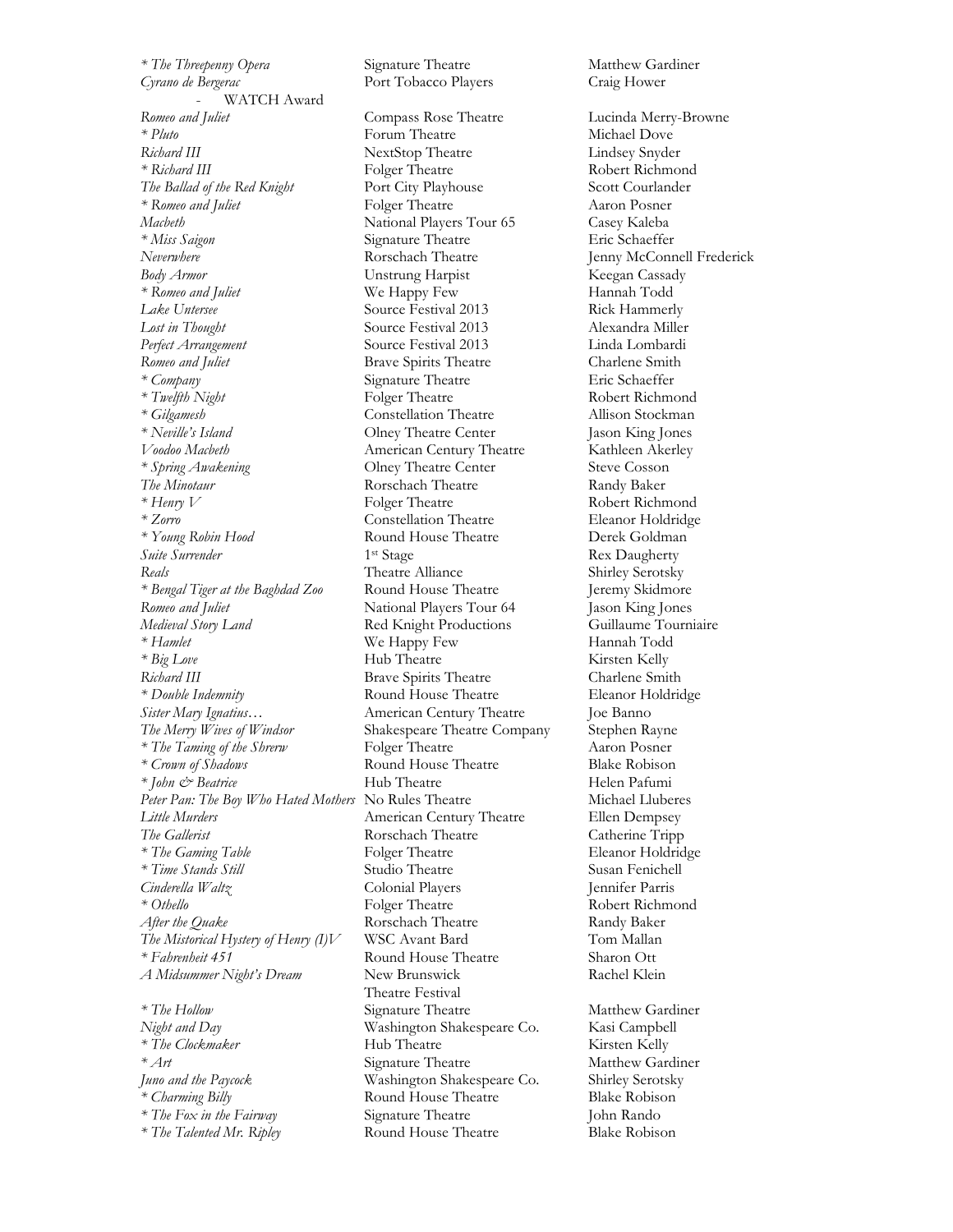*A Thing About Redheads* **DC Fringe 2010** Juliana Avery *It's Lonely Out in Space* Source Festival 2010 Patrick Torres *This is Not a Time Bomb* Source Festival 2010 Shirley Serotsky *\* Sweeney Todd* Signature Theatre Eric Schaeffer *\* Hamlet* Folger Theatre Joseph Haj *\* Noises Off* Fulton Theatre Paul Mason Barnes *Stalag 17* American Century Theatre William Aitken *\* Camelot* Olney Theatre Stephen Nachamie *Lulu* Washington Shakespeare Co. Christopher Henley *\* We Won't Pay, We Won't Pay* Hub Theatre Patrick Torres *\* The Picture of Dorian Gray* Round House Theatre Blake Robison *Living Dead in Denmark* Rorschach Theatre Casey Kaleba *Herbie* Doorway Arts Ensemble Cyana Cook *The Blue Door* African Continuum Theatre Walter Dallas *\* See What I Wanna See* Signature Theatre Matthew Gardiner *Heart of a Dog* Spooky Action Theatre Patrick Torres *Marisol* Forum Theatre Alexander Strain *The Spanish Tragedy* Rude Mechanicals Charlene Smith *\* Henry IV, Part I* Folger Theatre Paul Barnes *Punch* dog and pony dc Wyckham Avery *The Skin of Our Teeth* Rorschach Theatre Rahaleh Nassri *Dream Sailors* **Rorschach Theatre Colin Hovde** *\* This Storm is What* Rorschach Theatre Jenny McConnell  *We Call Progress \* Jerry Springer: The Opera* Studio Theatre Keith Alan Baker The Sticking Place Molotov Theatre Molotov Theatre Lucas Maloney *Neglect* Journeymen Theater Jessie Gallogly *\* The Happy Time* Signature Theatre Michael Unger *Cymbeline* dog and pony dc Wyckham Avery *Anima* Doorway Arts Ensemble Patrick Torres *Blood, Sweat & Fears:* Molotov Theatre Lucas Maloney *The Lighthouse Keepers/The Final Kiss Spunk* Tribute Productions KenYatta Rogers *The Lion, the Witch,* St. Marks Players Joe Angel Babb *and the Wardrobe*

Fair Ladies at a Game **Rorschach Theatre** Randy Baker *of Poem Cards \* Fool for Love* Bay Theatre Bay **Bay Theatre** Lucinda Merry-Browne *Dracula* **Calcular Contains Contains** National Players Tour 57 Alan Wade Taming of the Shrew (consultant) National Players Tour 57 Clay Hoppe *Taming of the Shrew* (consultant) National Players Tour 57 Clay Hopper *Romeo* and *Juliet* **Consultant National Players Tour 56** Lenny Liebowitz **Romeo** and *Juliet* (consultant) **National Players Consultant** *Jim Petosa Romeo and Juliet* (consultant) *\* As You Like It* **Folger Theatre** Aaron Posner *The Fantasticks!* The Valley Playhouse **Andi Arnol** Andi Arnol *Andi* Andi Arnol *Andi* Andi Arnol *Andi* Andi Arnol *Andi Arnol Andi Arnol Andi Arnol Andi Arnol An* 

## **ACADEMIC**

*Romeo y Julieta* New Brunswick Dan Swern Theatre Festival

2ndStage

*Kit Marlowe* **Rorschach Theatre** *Rose Party Bessie Gallogly*<br> *Hamlet? That is the Ouestion* **Infinite Stage/Cap Fringe** *Leslie Felbain Hamlet? That is the Question* Infinite Stage/Cap Fringe Leslie Felbain<br>
\* Reefer Madness – The Musical Studio Theatre Keith Alan Baker *\** Reefer Madness - The Musical Studio Theatre 2nd Stage *\* Nest* Signature Theatre **Signature Theatre** Joe Calarco *Rough Magic* **Calarco Rough Magic Constant Constant Constant Constant Constant Constant Constant Constant Constant Constant Constant Constant Constant Constan** Rorschach Theatre **Immunition** Jenny McConnell Frederick As *You Like It* **Journeyman Theatre** John Michael MacDonald *\* The Piano Lesson* African Continuum Jennifer L. Nelson Theatre/University of Maryland *Othello* National Players Tour 58 Clay Hopper *Dog Sees God* Studio Theatre 2nd Stage Keith Alan Baker

The Valley Playhouse

*Blue Stockings* Loyola College Maryland Erin Steele **Montgomery College** Frank Trezzo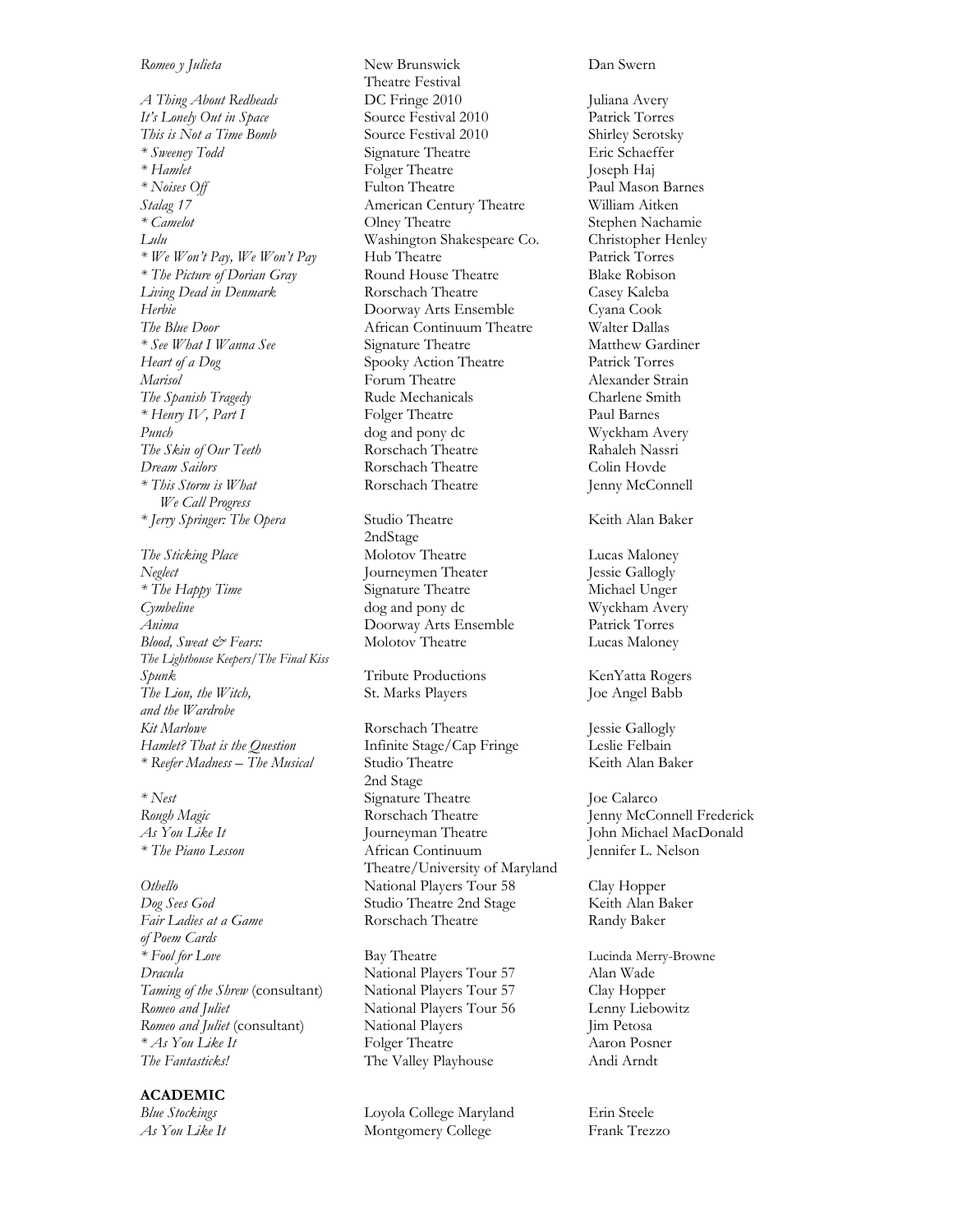*She Kills Monsters* Nomadic Theatre/GU Zackary Rettig *Caesar* Georgetown University Anita Maynard-Losh *Macbeth* University of Mary Washington Helen Housley *King Lear* George Washington University Leslie Jacobson *Macbeth* Anne Arundel Community College Casey Kaleba *Legacy Street* Catholic University Mark Routhier *Br'er* Rabbit Catholic University Thembi Duncan *Julius Caesar* Gallaudet University Ethan Sinnott *Noises Off* **Example 3 University of Mary Washington** Gregg Stull Three Musketeers **Conserversity of South Carolina** Robert Rich Romeo and Juliet **Prince George's Comm. College** Peggy Yates *The Trestle at Pope Lick Creek* George Washington University Jodi Kantor *The Mage Knights of Eternal Light* Catholic University Kate Bryer *Conversations I Never Had* Catholic University Mary Resing *Hamlet* University of South Carolina Robert Richmond *Fifi and Hunter Forever* Catholic University Jenny McConnell Frederick *Spring Awakening* University of Mary Washington Gregg Stull *Broken Spokes* Gallaudet University Willy Conley *Hamlet* Grinnell College Ellen Mease *Romeo and Juliet* James Madison University Ingrid de Sanctis *Spooky Action at a Distance* Catholic University Jerry Whiddon *with42hold* George Washington University Jodi Kanter *Brutus* Catholic University Allison Fuentes *Hedda Gabler* Catholic University Eleanor Holdridge *Macbeth* University of South Carolina Robert Richmond *Hamlet* Gallaudet University Ethan Sinnott *Moon Over Buffalo* University of Mary Washington Gregg Stull *Macbeth* Georgetown University Maya Roth *Circus of Fallen Angels* NCDA Jessica Burgess *OTMA* Eve Muson **UM-Baltimore County** Eve Muson *The Imaginary Autopsee* UM-Baltimore County Colette Searls<br> *The Cripple of Inishmaan* UM-Baltimore County Eve Muson *The Cripple of Inishmaan* UM-Baltimore County *The Winged Man* **UM-Baltimore County** Eve Muson *Hamlet* **STC** - Acting Fellows **David Paul** *Titus Andronicus* AU Players David Conison *Fences* (consultant) Gallaudet University Ethan Sinnott *\* Hamlet* Howard University KenYatta Rogers *The Bluest Eye* **Howard University** Tamera Izlar *Marisol* University of Maryland Jose Carrasquillo *Agamemnon* Gallaudet University Ethan Sinott *Bring Me Giants* (world premier) McDaniel College Clay Hopper *Carrots* UMBC theatreCOM Natalie Blank *\* Filthy Rich* University of Maryland Jerry Whiddon *The Threepenny Opera* UM-Baltimore County Xerxes Mehta *The Physicists* University of Maryland Jeremy Skidmore *Wild Black-Eyed Susans* UM-Baltimore County Jennifer L. Nelson *The Lab: A Grand Guignol* UMD – Off Center K. Messer/L. Snyder *La Dispute* (consultant) UMD – Off Center Brad Wilkins *Closer* UMD – Weekday Players Jason Schlafstein *The Green Bird* University of Maryland Leslie Felbain *Hamlet* **American University** Karl Kippola *I* Hate Hamlet **American University** Carl Menninger *The Stonewater Rapture* **UMD** – Off Center **Kristina Friedgen** *God of Vengeance* UMD - Weekday Players Jason Schlafstein *The Amen Corner* (consultant) University of Maryland Walter Dallas *The Crucible* University of Maryland Jerry Whiddon *Goodnight Desdemona* University of Maryland Jane Beard *(Good Morning Juliet) Again for Cydnus* (consultant) UMD - Off Center Elizabeth Long *[they fight]* UMD – Off Center Casey Kaleba

*The Wiz* Prince George's Comm. College Eric Ruffin **There** *Mushersity of South Carolina* Robert Richmond - Resident Artist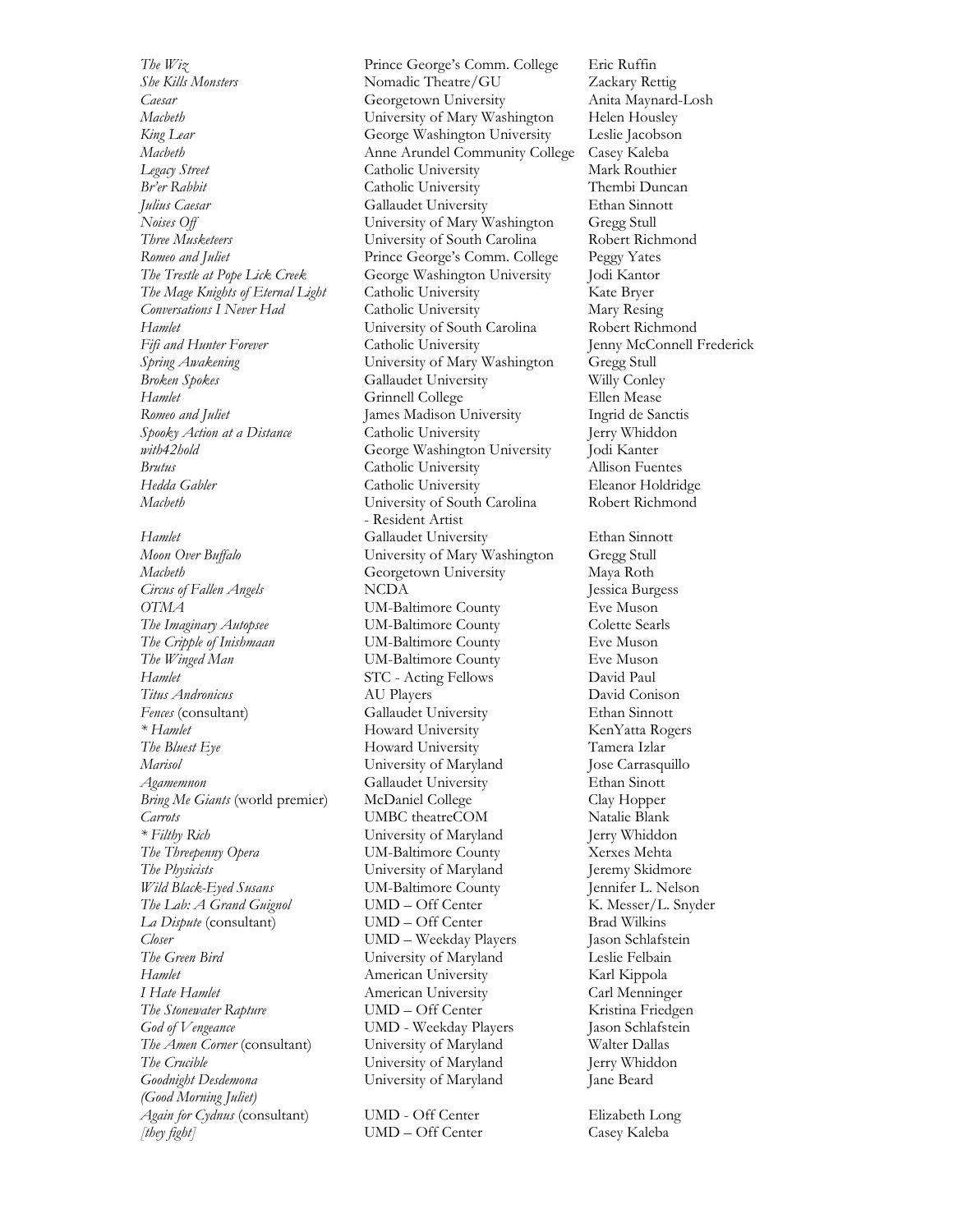*Taming of the Shrew* University of Maryland Heather Nathans *Zooman and the Sign* (consultant) University of Maryland Scott Reese *Landlocked in Baltimore* **UMD** – Off Center **Carrie Cole** *Triumph of Love* University of Maryland Korey Rothman *\* Cyrano de Bergerac* University of Maryland Susan Einhorn *Twelfth Night* Catholic University P.J. Paparelli *Les Liaisons Dangereuses* Mary Washington College Gregg Stull The Zoo Story **UMD** – Off Center **Dominic D'Andrea** *You Can't Take It With You* University of Maryland John Vreeke *Goodnight Desdemona…* Davidson College Sharon Green *You Can't Take It With You* Eastern Mennonite University Barb Graber *King Lear* **JMU** – Theatre II Robert O. Wilson *Carousel* JMU – Theatre II Samantha Birchett Rashomon **JMU** – Theatre II Jennifer Simmons *Shadowlands* James Madison University Tom Arthur *Romeo and Juliet* JMU – Theatre II Sarah Bonadeo JMU Orientation Show James Madison University Pamela Johnson *Goodnight Desdemona...* JMU – Theatre II Casey Kaleba *Man of La Mancha* JMU – Theatre II Jennifer Little *Blood Brothers* **JMU** – Theatre II **Amy Neal** *The Professional* James Madison University Zjelko Djukic *SubUrbia* JMU – Theatre II Mike Raybould *Sunday, Monday, and Albert H. Drew* JMU – Theatre II Michael Sag

### **HIGH/MIDDLE SCHOOL**

Albert Einstein High School *Stephanie Hero* Bethesda Chevy Chase High School *Romeo and Juliet* Bishop Ireton *Romeo and Juliet* Bishop McNamara *Hunchback of Notre Dame*

Broadneck/Severna Park *Romeo and Juliet* Cappies National Theatre School *Joe* Chantilly High School *She Kills Monsters* Cooper Middle School *Children of Eden* Dulaney High School *Macbeth, Big Love* Fairfax Academy *Newsies* Georgetown Prep **Sherwood** Governor's School for the Arts *The Investigation* H. B. Woodlawn *Theseus and the Minotaur* Hayfield Middle School *Peter Pan and Wendy* Hayfield Secondary School *Stephanie Hero* Harrisonburg High School *Oliver* Herndon Middle School *The Outsiders* Hill School *Crazy for You* Indian Creek School *She Kills Monsters* Kids Musical Theatre *Oklahoma!* 

Langley High School *Evita, Romeo & Juliet* Robert E. Lee High School *She Kills Monsters* Little Butterfly Theatre *Spring Awakening* Madison High School *Macbeth, West Side Story*

Alice Deal Junior High School *Oliver, High School Musical, Beauty and the Beast* Bishop O'Connell *Postmortem; West Side Story; One Flew Over the Cuckoo's Nest; Singing in the Rain* Blair High School *Three Musketeers (2014, 2017), Treasure Island, Hamlet, Troy Story* Chesapeake High School *The Lion, The Witch and the Wardrobe* Gonzaga College High School *West Side Story, Cyrano de Bergerac, Newsies* Herndon High School *She Kills Monsters, Hamlet, Tony 'n Tina's Wedding* Lake Braddock Secondary School *Romeo and Juliet (1997, 2003); Brigadoon; This Can Sack and Drinking Do!; I Hate Hamlet; The Miracle Worker; Property Rites; The Vampire Cat; If you Wrong Us, Shall we Not Revenge?, Moon Over Buffalo; 1984* (consultant: 2006, 2014); *Macbeth; Dracula; Rashomon, The Island of Dr. Moreau, Moon Over Buffalo* (2019), *Puffs* The Madeira School *Get Smart, She Kills Monsters*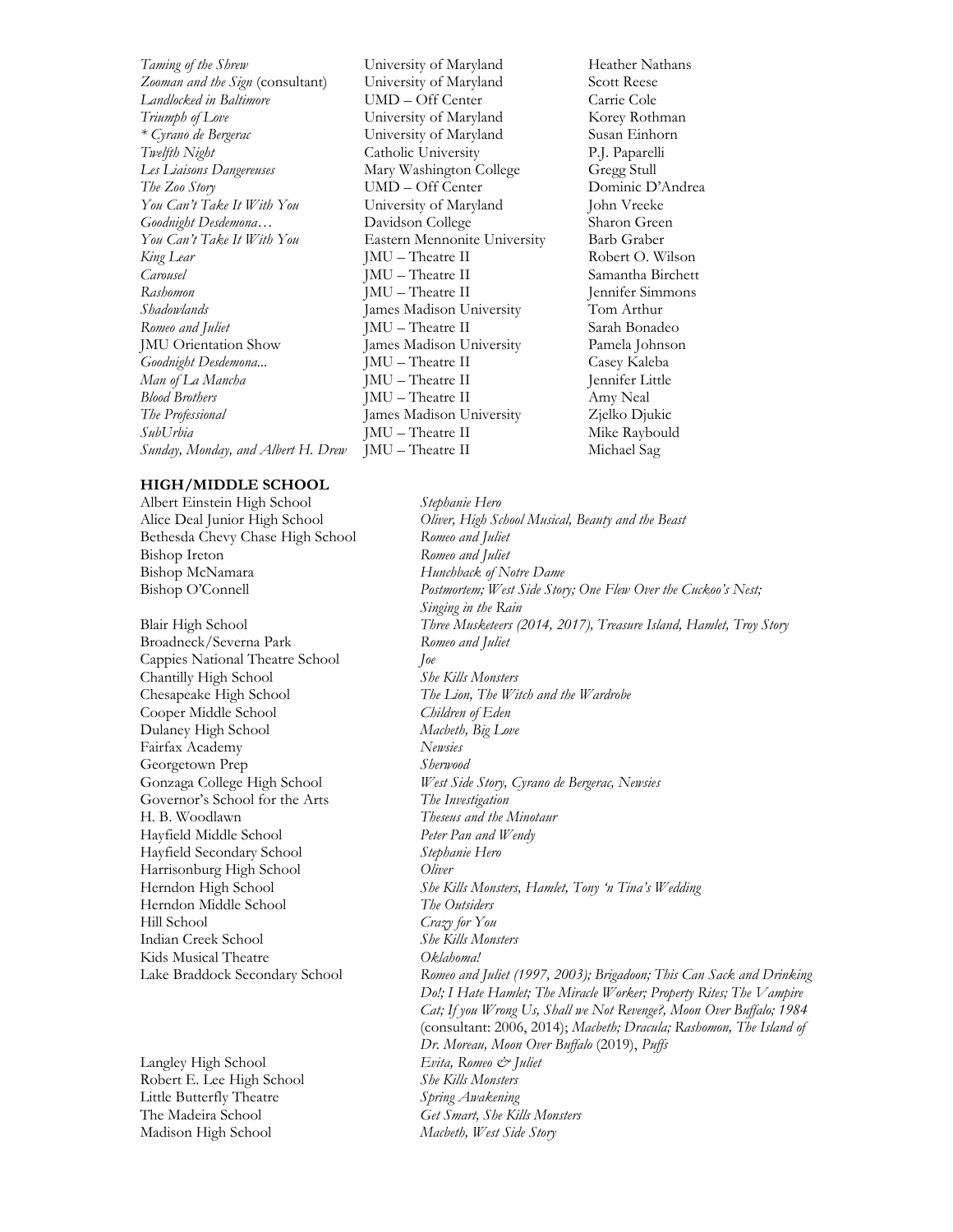Manchester High School *The Rover* Marshall High School *City of Angels, Company* McLean Community Center *West Side Story*

Oakton High School *The Taming of the Shrew* PAVAN *The Jungle Book* Edgar Allan Poe Middle School *Macbeth; Peter Pan* Potomac Falls High School *Romeo and Juliet* Robbinsville High School *Romeo and Juliet*

Rocky Run Middle School *West Side Story* Roosevelt High School *Romeo and Juliet* St. Andrews Episcopal School *She Kills Monsters* Severna Park High School *A Midsummer Night's Dream*

Suitland High School *Romeo and Juliet*

Turner Ashby High School Football Halftime Show T.C. Williams High School *Beauty and the Beast*

Woodson High School *Richard III* (Text Alive)

McLean High School *Romeo and Juliet, She Kills Monsters* Mt. Vernon High School *The Lion, the Witch, and the Wardrobe, A Spare Me* Nottingham Elementary School *Richard III* (2007, 2008), *As You Like It* (2009, 2010, 2013, 2015), *A Midsummer Night's Dream, Macbeth, Romeo and Juliet, Merry Wives of Windsor* Robinson Secondary School *Two Noble Kinsmen, Henry VI, Julius Caesar; Troilus and Cressida, Macbeth* Shakespeare Live! *As You Like It; The Jungle Book; Taming of the Shrew; Macbeth; Twelfth Night; The Comedy of Errors* Sitar Arts Center *West Side Story, Fiddler on the Roof* South County Secondary School *The Crucible, Kiss Me Kate, Fiddler on the Roof, Musical Comedy Murders of 1940, Beauty and the Beast, Macbeth* (2013, 2021)*, Romeo and Juliet; Almost, Maine*  Spotswood High School *Black Angel; The Revenger's Tragedy* Stone Ridge School *Hamlet, The Servant of Two Masters, Twelfth Night, As You Like It, A Midsummer Night's Dream, Anon(ymous)* Theatre Lab *Hunchback of Notre Dame, Polaroid Stories, Almost Maine, Spamalot, Blood Brothers* Thomas Jefferson High School *Moon Over Buffalo; Frankenstein; West Side Story* Traveling Players Ensemble *The Learned Ladies* (2006, 2007, 2015)*; Scapin, Taming of the Shrew* (2010, 2017, 2021*), A Doctor in Spite of Himself* (2008, 2009)*, Merry Wives of Windsor (2013,2018), Macbeth, Othello; Romeo & Juliet, As You Like It, Twelfth Night, Hamlet* (2013,2015), *All's Well That Ends Well, The Wizard of Oz, Comedy of Errors, The Blue Monster, Hecuba, The Odyssey* Mark Twain Middle School *The Reluctant Dragon, Get Smart, Beauty and the Beast, Peter Pan* Washington International School *She Kills Monsters, Treasure Island, The Outsiders* Westfield High School *Hamlet; Macbeth, Peter and the Starcatcher* West Potomac High School *Romeo and Juliet (2003, 2008), Macbeth, Richard III* Wilson High School *Moby Dick! The Musical; Noises Off; Grease; Goodnight Desdemona (Good Morning Juliet); Batboy The Musical, Into the Woods, Ragtime, Romeo and Juliet (2008, 2018), A Midsummer Night's Dream (2009, 2015), Twelfth Night* (2013, 2017)*, Oliver!, Macbeth, Guys & Dolls, As You Like It, West Side Story, Two Gentlemen of Verona, Hamlet, Twelfth Night*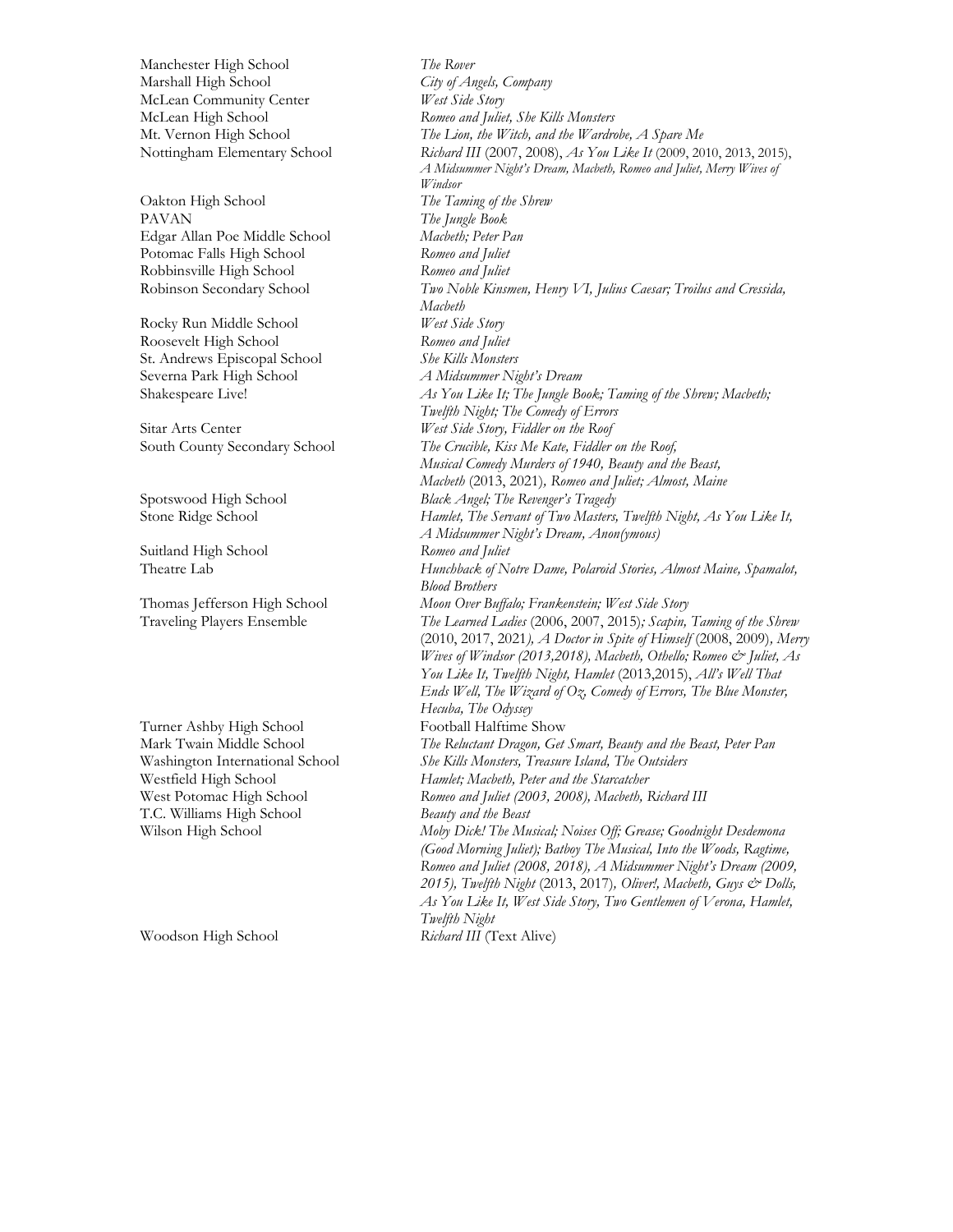## **SAFD SKILLS PROFICIENCY TESTS & RENEWALS**

February 2022 Round House Theatre Sword & Shield December 2021 Chesapeake Shakespeare Co. Unarmed November 2021 Round House Theatre Single Sword December 2019 Round House Theatre Rapier & Dagger July 2019 Brave Spirits Theatre Sword & Shield, Broadsword July 2019 Fairfax County Public Schools Single Sword May 2019 Chesapeake Shakespeare Co. Unarmed March 2019 Round House Theatre Broadsword December 2018 Round House Theatre Knife December 2018 Chesapeake Shakespeare Co. August 2018 Round House Theatre Smallsword June 2018 Fairfax County Public Schools Unarmed May 2018 Round House Theatre Unarmed May 2018 Chesapeake Shakespeare Co. Single Sword January 2018 Winter Wonderland Wksp Sword & Shield December 2017 Round House Theatre Rapier & Dagger July 2017 Round House Theatre Sword & Shield June 2017 University of Maryland Unarmed May 2017 Univ. of Mary Washington Rapier & Dagger April 2017 Virginia Beach Bash Single Sword, Unarmed March 2017 Round House Theatre Single Sword September 2016 Round House Theatre Broadsword August 2016 Univ. of Mary Washington Quarterstaff August 2016 National Conservatory of Unarmed Dramatic Arts May 2016 Anne Arundel Comm. College Unarmed May 2016 Univ. of Mary Washington Unarmed March 2016 Round House Theatre Knife September 2015 Round House Theatre Unarmed August 2015 National Conservatory of Unarmed Dramatic Arts April 2015 Univ. of Mary Washington Single Sword March 2015 Round House Theatre Rapier & Dagger May 2014 SAFD Martial Arts Intensive Unarmed April 2014 Catholic University Unarmed, Broadsword April 2014 Univ. of Mary Washington Unarmed March 2014 Round House Theatre Single Sword August 2013 Round House Theatre Sword & Shield March 2013 Round House Theatre Broadsword, Single Sword March 2013 Regent University Single Sword March 2012 Round House Theatre Unarmed, Single Sword January 2012 Private Students Rapier & Dagger, Knife March 2011 Virginia Beach Bash Unarmed November 2010 Carnage in the Corn Unarmed, Knife

April 2015 University of South Carolina Single Sword, Rapier & Dagger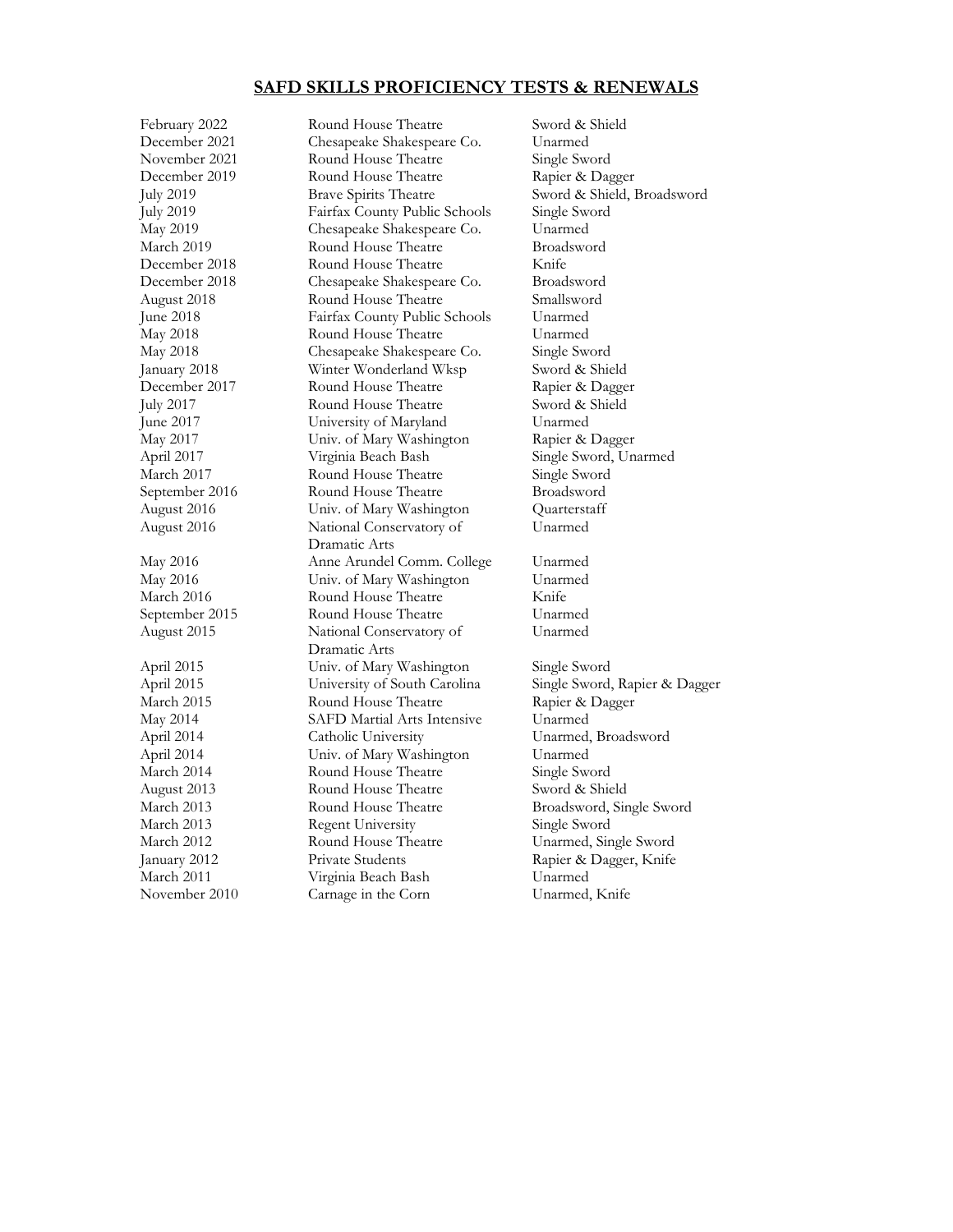# **WORKSHOPS, LECTURES & DEMONSTRATIONS**

| Spring 2022         | Mount Vernon High School                                |
|---------------------|---------------------------------------------------------|
| Spring 2022         | Annandale High School                                   |
| Spring 2022         | Cosmos Club                                             |
| Winter 2022         | Noble Blades - Zero Budget Blood Effects                |
| Fall 2021           |                                                         |
| Summer 2021         | <b>UMBC</b> Performing Shakespeare                      |
|                     | Chesapeake Shakespeare Company Teens Camp               |
| Winter 2021         | Metropolitan School of the Arts                         |
| Fall $2020/21$      | <b>MICA Animation Students</b>                          |
| Fall 2019           | Stone Ridge School                                      |
| <b>Fall 2019</b>    | Bishop McNamara Student Colloquium                      |
| Summer 2019-present | Wolf Trap Opera                                         |
| Winter 2019         | Montgomery County Theatre Festival                      |
| Fall 2018           | Montgomery Blair High School                            |
| Summer 2018         | Theatre Lab                                             |
| Winter 2017-18      | BASIS Independent School Mclean                         |
| Winter 2018         | Rachel Carson Middle School                             |
| Winter 2018         | Montgomery County Theatre Festival                      |
| Winter 2018         | Maryland Thespian Festival                              |
| Summer 2017         | Folger Library – Bard in the Park                       |
| Spring 2017         | Anne Arundel Community College                          |
| Spring 2017         | Towson University – Actors Anonymous                    |
| Summer 2016         | Madeira School                                          |
| Winter 2016         | Unruly Theatre Company                                  |
| Spring 2015         | Hayfield Secondary School                               |
| Winter 2015         | Prince George's Community College                       |
| <b>Fall 2014</b>    | Langley High School                                     |
| Summer 2014-2018    | Signature Theatre's First Steps                         |
| Summer 2014         | <b>Educational Theatre Camp</b>                         |
| Summer 2014         | Summer at St. Patrick's Day Camp                        |
| Spring 2014         | Edlin School                                            |
| Fall 2013           | Grinnell College                                        |
| Winter 2012         | Washington International School                         |
| Spring 2012         | Holy Redeemer School                                    |
| Winter 2012         | Virginia State Thespian Festival                        |
| Winter 2012         |                                                         |
|                     | Carroll County Community College                        |
| Spring 2011         | Prince George's County Schools: Drama and Dance Retreat |
| Spring 2011         | Capitol Hill Day School/KIPP Academy                    |
| Spring 2011         | Hayfield Secondary School                               |
| Spring 2011-present | Stone Ridge School                                      |
| Spring 2011         | Shakespeare Theatre ShakesPEERS                         |
| Spring 2011-present | Prince George's County Theatre Festival                 |
| Winter 2011-present | Sherwood High School                                    |
| Winter 2011         | Capitol City Charter Schools                            |
| <b>Fall 2010</b>    | Traveling Players Ensemble                              |
| Fall 2010, 2012     | Young Playwrights' Theatre                              |
| Fall 2010           | <b>Charles County Teacher Development</b>               |
| Spring 2010         | Hyattsville Middle School                               |
| Spring 2010-2013    | Anne Arundel County Theatre Festival                    |
| Spring 2010         | Folger Library Membership Appreciation Weekend          |
| <b>Fall 2009</b>    | Robbinsville High School                                |
| Summer 2009         | Educational Theatre Company - Arlington                 |
| Summer 2009         | GALA Hispanic Theatre                                   |
| Spring 2009         | Bethesda-Chevy Chase High School                        |
| Spring 2009         | South County High School - Fairfax                      |
| Winter 2008         | Rapier Wit Studios - Blood Effects of the Grand Guignol |
| <b>Fall 2008</b>    | Shakespeare Theatre – Swashbuckling in the Classroom    |
| Fall 2008           | Cooper Middle School - Falls Church                     |
| <b>Fall 2008</b>    | Folger Library Renaissance Donor's Circle               |
| Summer 2008         | Cooper Middle School Summer Theatre Camp                |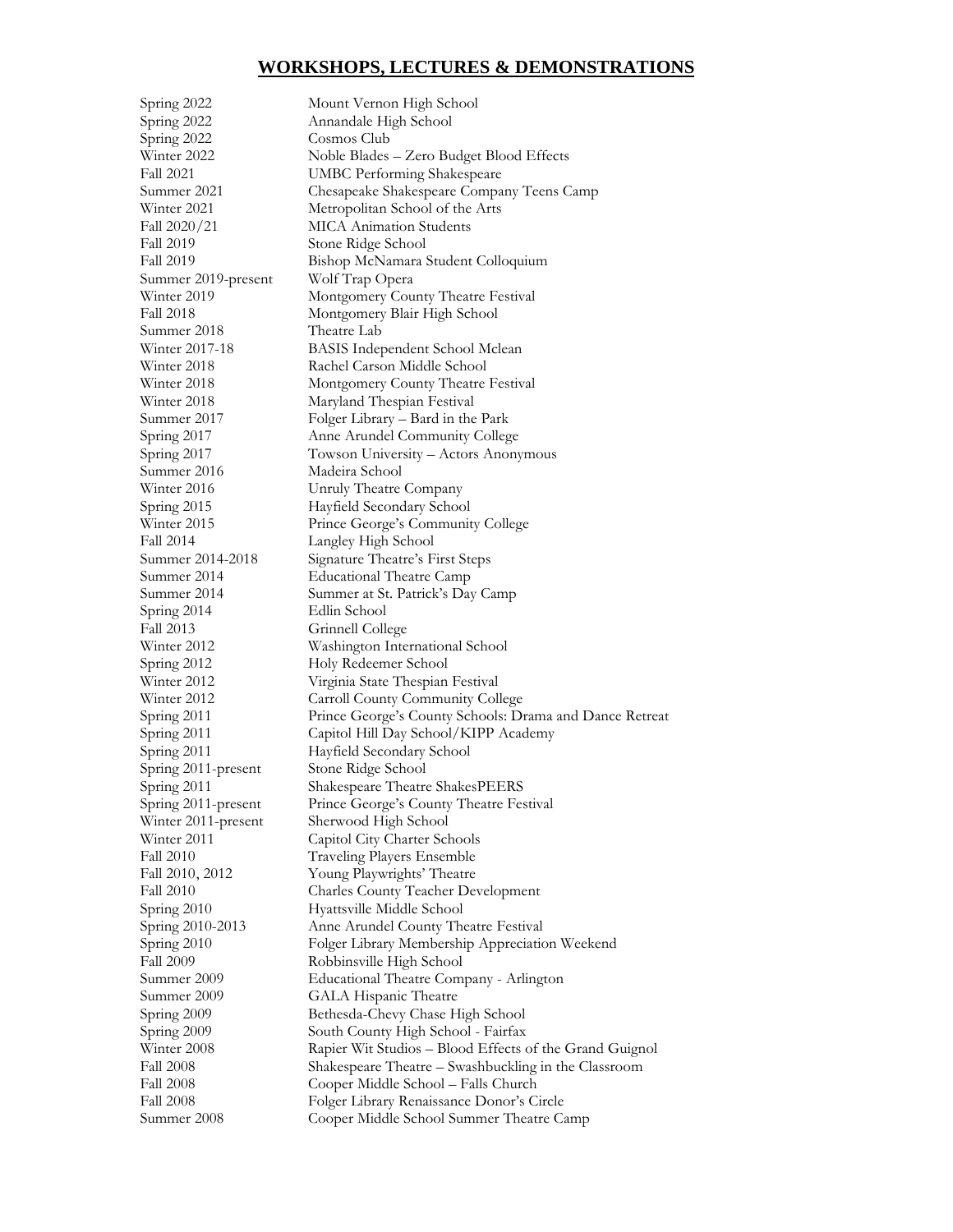Summer 2008 Shakespeare Free for All – Carter Barron Spring 2008 4&9 Productions / 5678 Improv Spring 2008 Shakespearience NJ – Rider University Spring 2008 Pohick Regional Library/Shakespeare Theatre Spring 2008 Gallaudet University – "Rockfest" Spring 2008 Marshall High School Winter 2007-present English Speaking Union DC Competition Winter 2007 Freedom High School Fall 2007 Albert Einstein High School - Montgomery Summer 2007 Shakespeare Theatre – Harmon Center Open House Spring 2007 Community College of Baltimore County - Catonsville Spring 2007 Shakespearience NJ – Shakespeare Theatre of New Jersey Spring 2007 American University Winter 2007 Shakespeare Theatre: "Casting to Curtain Call" – *Richard III* Winter 2007 Nottingham Elementary School - Arlington Winter 2007 American University – Intro to Theatre Winter 2007 Robinson Secondary School - Fairfax Winter 2007 Folger Shakespeare Library – Member Appreciation Weekend Winter 2007 Theatre Arts Directors' Association – South County HS Fall 2006-2008 South County High School Thespian Retreat Fall 2006 **Richard Montgomery High school** Spring 2006 Chesapeake College Spring 2006 Woodrow Wilson High School, DC Spring 2006 South County High School, VA Spring 2006 Folger Library Family Series – Shakespeare's Swords Spring 2006 Folger Shakespeare Library Children's Festival Winter 2006-2013 Folger Shakespeare Library Secondary School Festival Winter 2006-07 Rocky Run Middle School Fall 2005 Folger Library Family Series – Shakespeare's Swords Fall 2005,2009 UMCP Undergraduate Theatre Artists Society Fall 2005-2008 Folger Library High School Fellowship Summer 2005 Kennedy Center Open House Summer 2005 Washington Jesuit Academy Spring 2005 Folger Shakespeare Library Children's Festival Spring 2005 Leigh High School, CA Spring 2005 Cooper Middle School, VA Summer 2004 Cappies National Theatre Summer Program – Madison HS, VA Spring 2004-2008 University of Maryland – "Maryland Day" Spring 2004 Mary Washington College, VA Fall 2003-present University of South Carolina – Semester in Washington Spring 2003 University of Maryland, Baltimore Campus (with Paul Gallagher) Spring 2003 Studio Theatre (with Paul Gallagher and Dan Curran) Winter 2003 Center for Teaching Youth (with Paul Gallagher) -Johns Hopkins University Winter 2003 KCACTF - University of Maryland Fall 2002 Montgomery College, MD Fall 2002/04 "Page to Stage" (program for at-risk students) -Wheaton High School, MD Fall 2002 School of Performing Arts in the Richmond Community (SPARC) Fall 2002 College of William and Mary-"Shakespeare in the Dark" Fall 2002/07 West Potomac High School, VA Winter 2002 Northern Virginia Theatre Festival Spring 2001 Lake Braddock Middle School, VA Spring 2001-05/07 Folger Shakespeare Library-"Bard's Birthday Celebration" Winter 2001 Stuart Hobson Middle School, DC Fall 2000 Bridgewater College Fall 2000 Shakespeare Theatre-"Casting to Curtain Call" Fall 2000 Davidson College Spring 2000 Masonic Grand Lodge, Georgetown, Washington D.C. Spring 2000 Lake Braddock Middle School, VA Summer 1999 Virginia Governor's School for the Performing Arts-Fall 1997-01/03 Virginia Theatre Association High School Festival